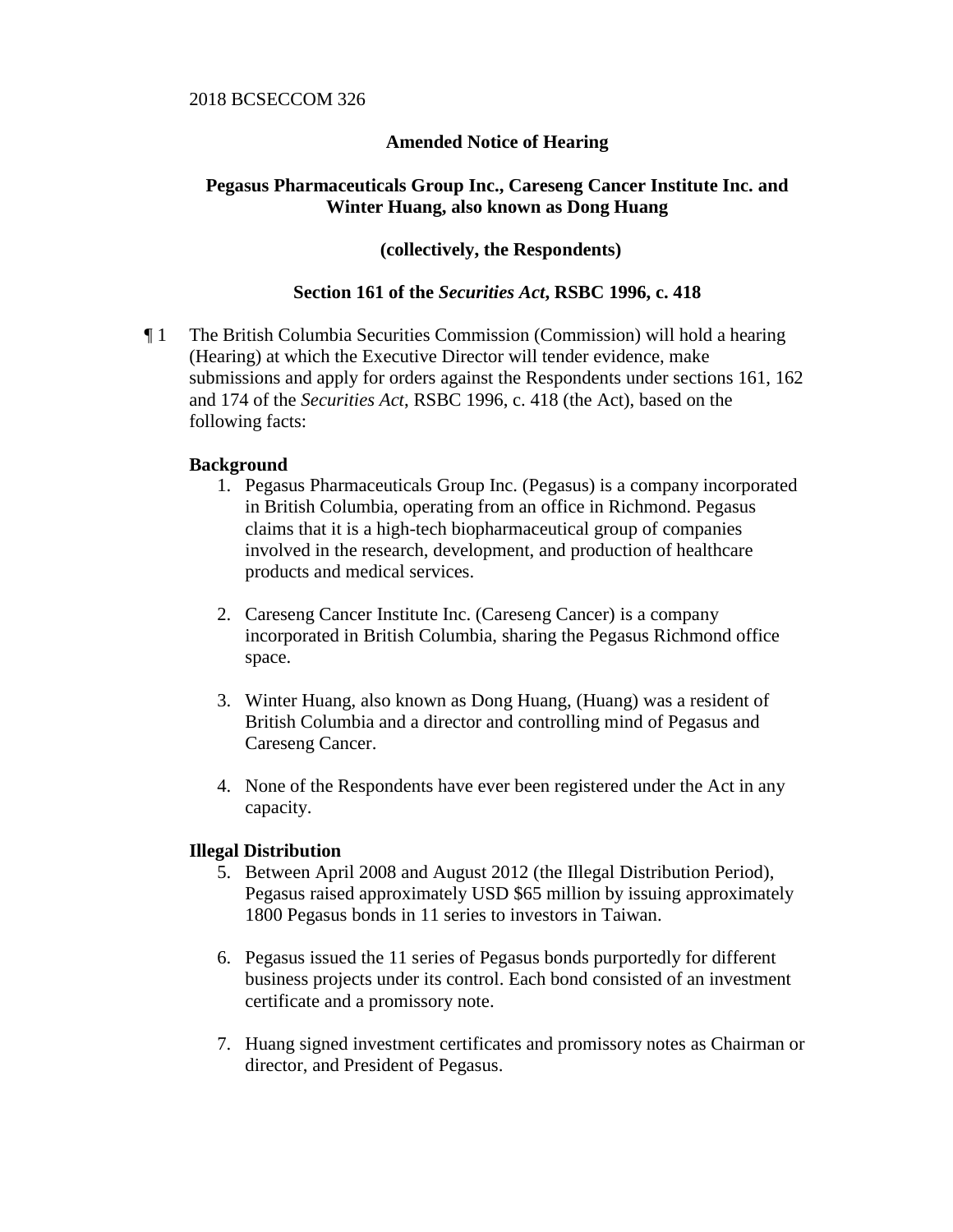- 8. Approximately 800 of the promissory notes issued in the Illegal Distribution Period totaling approximately USD \$25.6 million stated that Careseng Cancer guaranteed repayment of principal at maturity. Approximately USD \$22.9 million of these promissory notes were for investments to which no exemptions applied.
- 9. Pegasus did not file a prospectus or exempt distribution reports with the Commission for distributions of Pegasus bonds.
- 10. Pegasus and Huang contravened section 61 of the Act by distributing approximately USD \$56 million of the Pegasus bonds without a prospectus for which no exemptions applied.
- 11. Huang, as director and control person of Pegasus, also contravened section 61 of the Act by authorizing, permitting or acquiescing in Pegasus' contravention of the same provision under section 168.2 of the Act.
- 12. Careseng Cancer contravened section 61 of the Act by performing acts in furtherance of Pegasus' trades in Pegasus bonds by guaranteeing approximately USD \$22.9 million of them, for which no exemptions applied.

## **Fraud**

#### *Georgia Bonds*

- 13. Between January 2011 and August 2012, Pegasus raised approximately USD \$15.4 million in four series of Pegasus bonds related to projects in the Republic of Georgia (the Georgia Bonds).
- 14. Pegasus' promotional materials for the Georgia Bonds stated that the capital would be used for two projects:
	- (a) in three series of bonds, for construction works on the National Cancer Centre in Georgia; and
	- (b) in one series of bonds, to build pharmaceutical manufacturing facilities in Georgia.
- 15. Only approximately USD \$1.4 million was put towards the Georgian projects. Instead, Pegasus used approximately USD \$14 million of investors' funds from the Georgia Bonds to make payments to earlier investors, pay commissions to Pegasus bonds sales agents, and for Pegasus' operational costs unrelated to Georgia.
- 16. Each time Pegasus raised money by issuing an investment certificate to an investor in the Georgia Bonds as described in paragraphs 13 through 15 of this Notice of Hearing, Pegasus perpetrated fraud against investors, contrary to section 57(b) of the Act.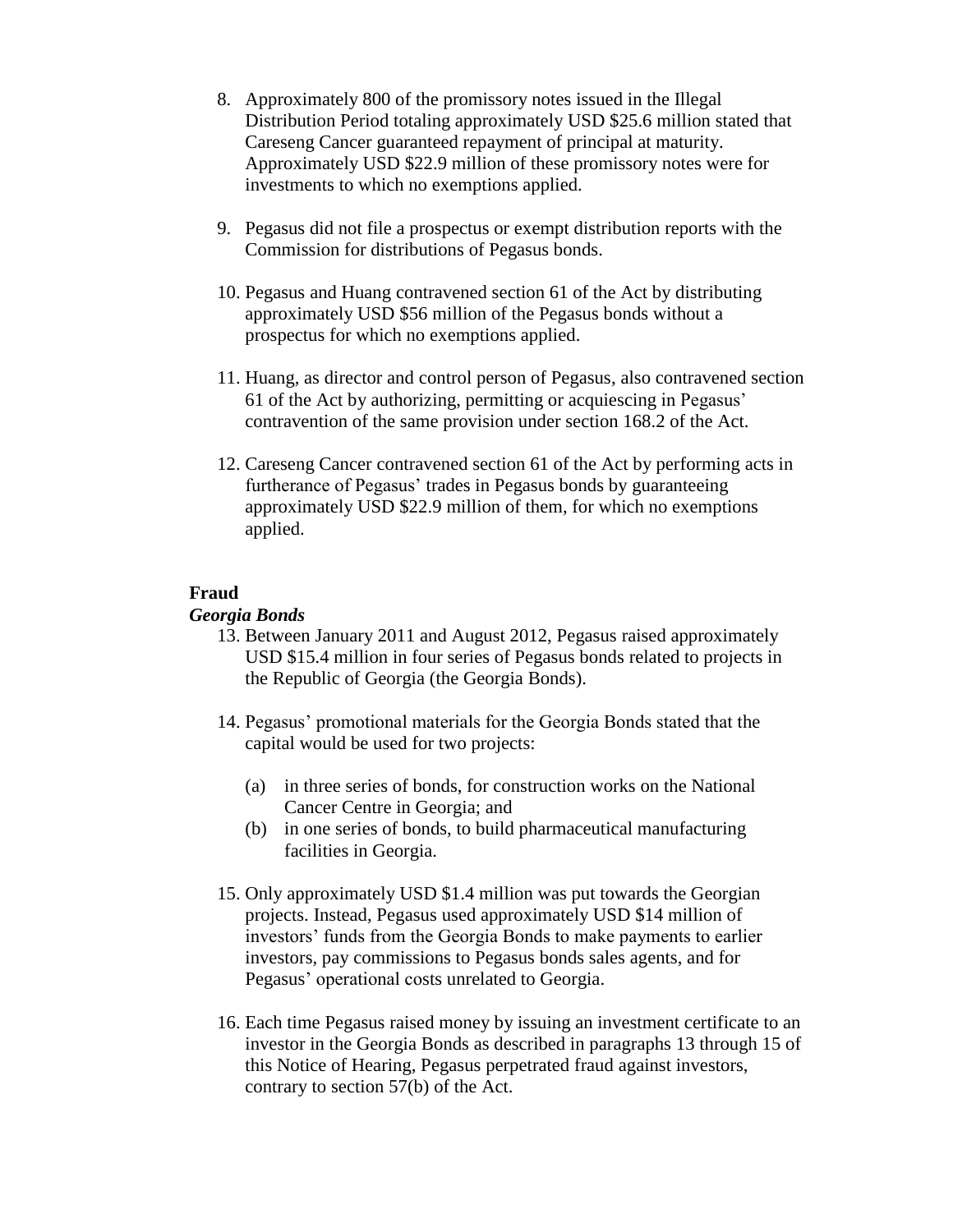17. Huang, as director and control person of Pegasus, authorized, permitted or acquiesced in Pegasus' contraventions of section 57(b) of the Act, and therefore contravened the same provision under section 168.2 of the Act.

#### *Dalian Bonds*

- 18. Between January 2011 and August 2012, Pegasus raised approximately USD \$11.1 million in three series of Pegasus bonds related to a project in Dalian, China (the Dalian Bonds).
- 19. Pegasus' website and promotional materials for the Dalian Bonds made it seem that the capital would be used for the Dalian BioPark project.
- 20. Only approximately USD \$560,000 was put towards the Dalian BioPark project. Instead, Pegasus used approximately USD \$10.6 million of investors' funds from the Dalian Bonds to make payments to earlier investors, pay commissions to Pegasus bonds sales agents, and for Pegasus operational costs unrelated to Dalian.
- 21. Each time Pegasus raised money by issuing an investment certificate to an investor in the Dalian Bonds as described in paragraphs 18 through 20 of this Notice of Hearing, Pegasus perpetrated fraud against investors, contrary to section 57(b) of the Act.
- 22. Huang, as director and control person of Pegasus, authorized, permitted or acquiesced in Pegasus' contraventions of section 57(b) of the Act, and therefore contravened the same provision under section 168.2 of the Act

#### *Careseng Cancer Guarantees*

- 23. Between January 2006 and August 2012, Careseng Cancer guaranteed the principal of approximately 1300 Pegasus bonds through the issuance of promissory notes totaling approximately USD \$38 million.
- 24. Pegasus was a party to the promissory notes guaranteed by Careseng Cancer, and Huang signed them.
- 25. Huang knew, or ought to have known, that these guarantees were false as Careseng Cancer had no operations, no employees, no revenue, and less than USD \$50,000 in assets.
- 26. Each time Huang, Careseng Cancer and Pegasus participated in the conduct described in paragraphs 23 through 25 of this Notice of Hearing, they perpetrated fraud against investors, contrary to section 57(b) of the Act.
- 27. Huang, as director of Pegasus and Careseng Cancer, authorized, permitted or acquiesced in Careseng Cancer's and Pegasus' contraventions of